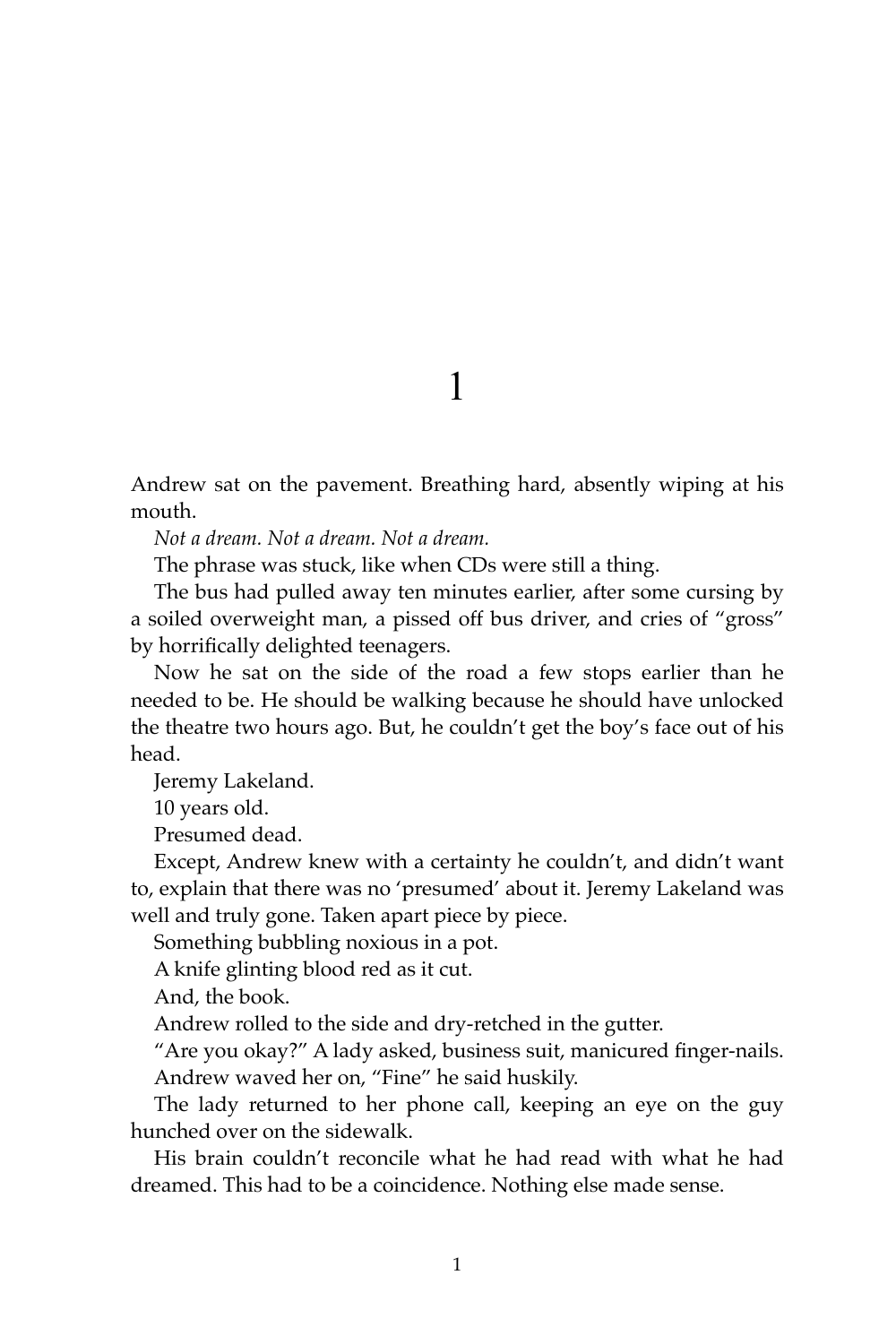But, the man in his head disagreed, a man that had the tone he remembered his father having. Dry pragmatism. *This is no coincidence Andrew my boy, and there's no use pretending it's so.*

So, what then? He'd had some kind of vision? That sounded all kinds of crazy, and struck at a fear that Andrew had ignored for years. Crazy did run in the family after all. Was this a case of like mother, like son? Was he coming down with a case of crazies like his mother had, and not the talk to your twenty cats kind of crazy either but the 'burn your husband to death' kind of crazy.

No. Andrew was not crazy.

It was just a coincidence. A crazy dream combined with a lack of sleep and poor nutrition and his mind taking pictures from newspapers and merging the two together.

He got to his feet, waited for the world to steady itself around him, and began the two kilometre walk to work. Each step he took his resolve firming up that it had only been his imagination, a carry-over effect from the night before. There was no connection.

None at all.

The Court Theatre stood on Fleet Street, a two hundred and fifty seat art deco affair from the nineteen XXX. It was a stately, if somewhat tired, remnant of a time when local theatres were a popular community hub. Over the years it had been a movie house, a church, a squash court, sat vacant for years and had finally been bought by the local city council for protection and renovation which had now secured its future, at least for the foreseeable future. While it enjoyed the protection of the council, the renovations were slow in coming. But, in the last five years, community theatre had been on an upward curve and the theatre was growing into a revival.

And now, it largely fell under the watchful care of the lowly-paid Assistant Manager who, as the clock in the theatre awning clicked over to ten thirty-five in the morning, was shuffling down the road with a slightly crazed expression on his tired and pale face.

Andrew pulled out his keys and unlocked the security gating and then the tall French doors that fronted the theatre. To one side a small boutique coffee shop had been installed to encourage people to stop by and linger. It was little more than an oversized coffee machine placed behind a small counter. Andrew doubled as both Theatre Assistant Manager and Barista, something he had not foreseen in his career.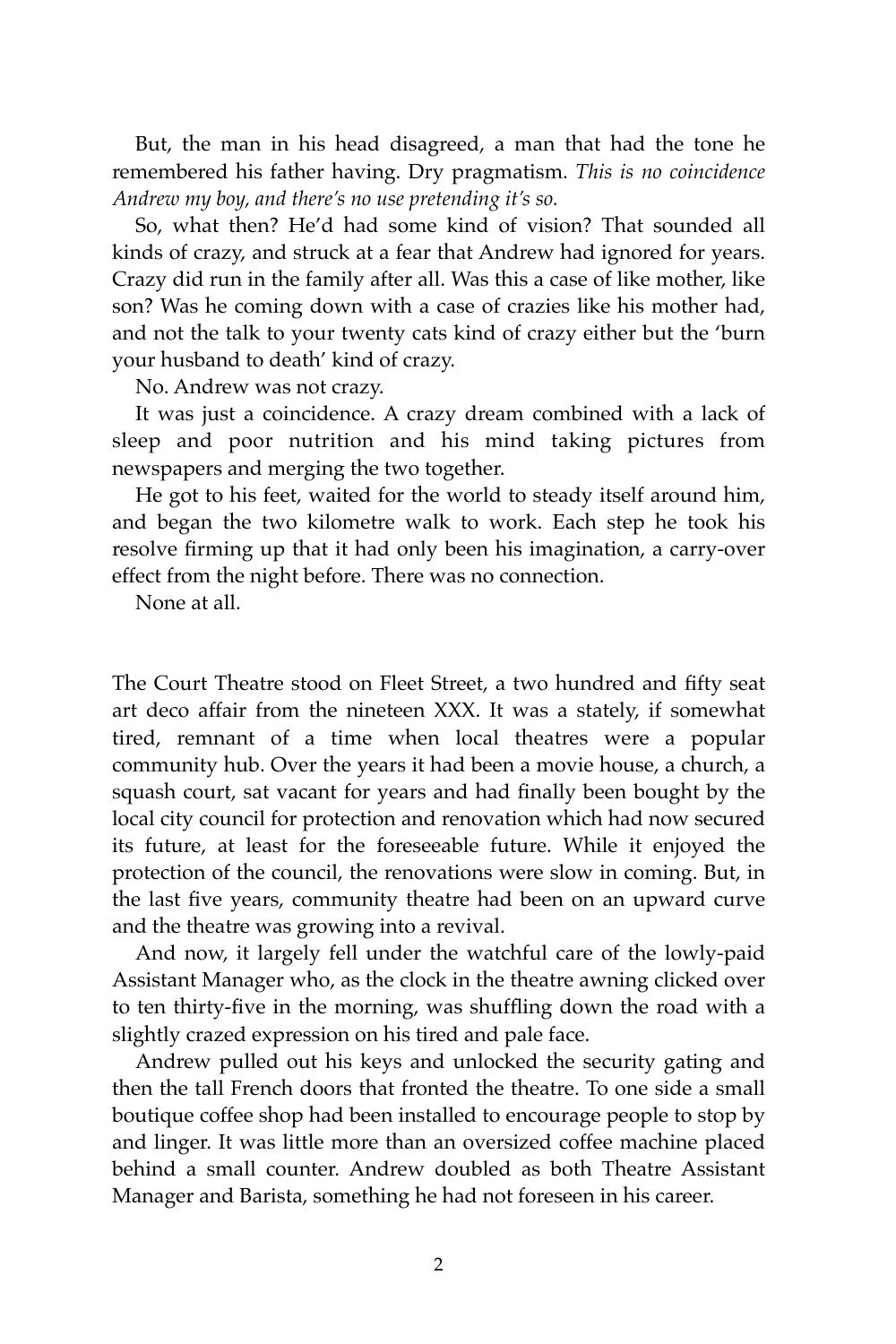The actual manager was a lady named Suzanne Cho, a sixty year old stalwart of the theatre scene for the past forty years. She'd taken the Court Theatre gig as a way of easing herself into retirement, so she left most of the day to day running of the theatre to Andrew, showing up usually on Fridays for a check-in and if there were any opening nights. Her main focus was the Court Players, the resident theatre company of which she was President. The company was currently in rehearsals for Fiddler on the Roof, due to open in three weeks, so she was particularly preoccupied. Which all meant, that Andrew was largely left to himself.

As a theatre that did not double as a cinema, there wasn't really much happening in the day during the week other than those who needed a coffee fix and didn't want to wait in the busier cafes down the road. So, Andrew was not too worried about being late. They used to run some tours of the theatre, or if there was a show packing in or prepping there might be some technicians or stage crew working around, but as Fiddler on the Roof was not due to pack in for another week, the building was largely left to himself. Now that the theatre was owned and managed by the city council, through the Crown Theatre Corporation, it was a public facility and it did however need to be open to the public in case they wanted to have a look around. So, that meant someone still needed to be present, with doors open in welcome.

It was a pretty cruisey job, and one Andrew had held for the past two years, ever since working with Suzanne as assistant producer for a few of the Court Players productions. After she had seen that he had nothing much else going on in his life she had suggested he come work with her. So he did. And he'd been here ever since.

Andrew's headache was back as he fastened the doors open, and turned on the coffee machine and put out some tables and chairs on the sidewalk in front of the theatre. He pulled the pamphlet holder out filled with flyers for up and coming productions and local events.

It was at that moment that he realised he'd forgotten something. "Crap."

He rushed down the little alley way that ran between the Theatre and the bookshop next door to the back of the theatre.

"Oh what the hell!"

He ran over and dispersed the flock of seagulls that had descended on the five catering boxes left on the back doorstep. One of the sides had been pried open and the contents of pastries and cakes was now a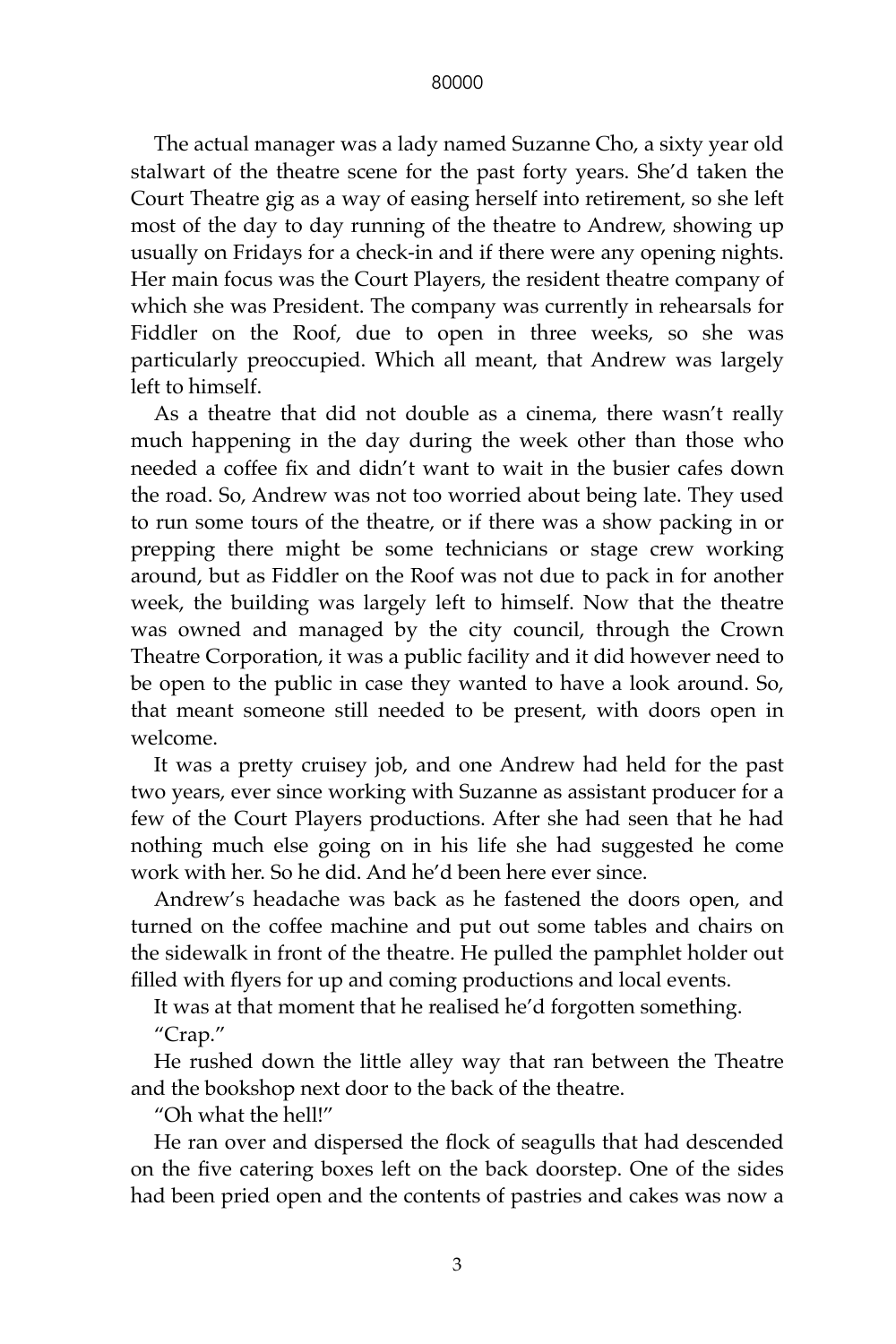pile of torn apart paper and crumbs.

"Bloody hell!" Andrew cursed again at the birds that were dancing around, not quite willing to let their free morning tea go yet. Andrew picked up one of the massacred muffins and threw it at them. "Piss off!"

The birds jumped, then realised what it was and descended.

Andrew inspected the damage, and was thankful to see that it was only the top box that had been breached. That left four boxes of sandwiches, muffins, cakes and slices for the rest of the day.

Should be all right. He was often left with things to take home or throw out. That would teach him for being late. No doubt Ronaldo would have been wondering where he was for the morning delivery at 8.30. The normal time Andrew was due to be at work.

Just then he heard the faint rising of the office telephone.

Hoisting all five boxes onto his hip, and kicking at the birds as he hurried past, Andrew rushed back around to the front of the theatre, heading for the office.

"Hello, Court Theatre, Andrew speaking."

"Oh Andrew good, you're there. I tried calling earlier, but there was no answer."

"Hey Suze, yeah sorry was just talking with a customer and missed you." Andrew probably didn't need to lie, but he also couldn't be bothered going into too much of an explanation.

"I just forgot to tell you, Mark is coming by this morning for a key. They want to pack-in later this week."

Mark was the producer for the Fiddler production. "This week? I thought they were coming the following week."

"No, Andrea wants to come early, to get a few more technical rehearsals under belt. You know how she is."

Andrea, the Brazilian director of the production, a passionate woman who was never satisfied with one week's venue rehearsal when she could do two, or three.

"Gotcha."

"Oh and that means you'll probably need to be there for pack-in. I can't make it, I have a thing." Suze could never make it. Andrew was always the official presence for venue hireage, unless he had some extra staff on for the week. But, he didn't make a point of it. It's not like he had anything else going on.

"Yeah, that's fine. What day?"

"Not sure. Maybe Thursday. Check with Mark. Thanks Andrew.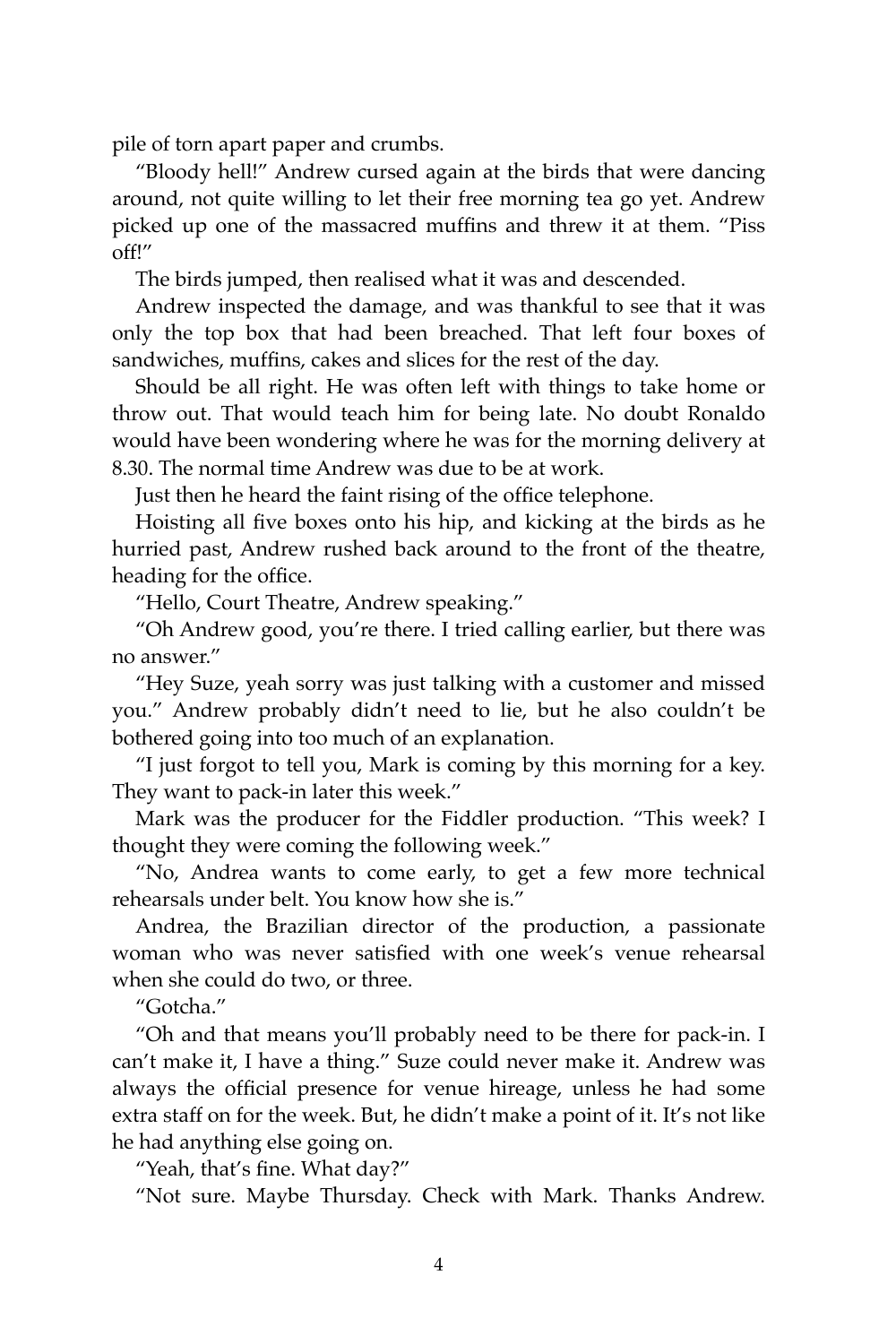## Gotta run."

And then she was gone. Andrew could almost smell her perfume wafting over the phone as she bustled away, no doubt onto some other creative endeavour.

Andrew looked at the time. Ten forty-five. Hopefully Mark hadn't already been by.

After putting the food in the cabinets next to the coffee machine, Andrew placed a small 'back in 5 minutes' sign on the counter and went off to quickly do his rounds. He could have been worried about theft, but Mission Bay was a relatively quiet little township, and most people used cards to pay these days so they actually carried very little cash. And that was still locked away. Of course, they could have a go at the food cabinet but, again, that had never happened before and he was only going to be gone for 5 minutes.

Andrew first unlocked the main auditorium doors and stepped into the cool, dark quiet of the theatre proper.

Eleven rows of red velvet seats extended away from him, down towards the stage. There was no centre aisle, just two aisles down the side of the auditorium. Following tradition, a single lamp with a bare bulb was on the stage, it's light on. As with most theatres, there was a strong tradition of superstitions and the Court was no different. The ghost light was meant to ensure that the resident ghost, an entity with the unlikely name of Beatrice, was kept happy during the long night hours, because apparently ghosts could not see in the dark. The story went that Beatrice was a member of the original members of the Court's resident theatre company when it first opened in the early twentieth century. Beatrice had apparently died after falling into the orchestra pit during a final dress rehearsal and was forever doomed to haunt the theatres environs watching shows she could no longer be a part of.

Andrew was not sure of how true this was, but there was record of some accident happening during the theatres opening season, though details were sketchy. Andrew suspected that time and the eager imaginations of thespians through the years had exaggerated the story.

Regardless, the ghost light remained on every night when the theatre was unoccupied. Andrew suspected it was more related to safety issues rather than anything supernatural.

As he walked down the aisle and stepped onto the large stage area, he breathed in the familiar smell of paint and make-up that were the theatres constant companions. For a local theatre, the stage was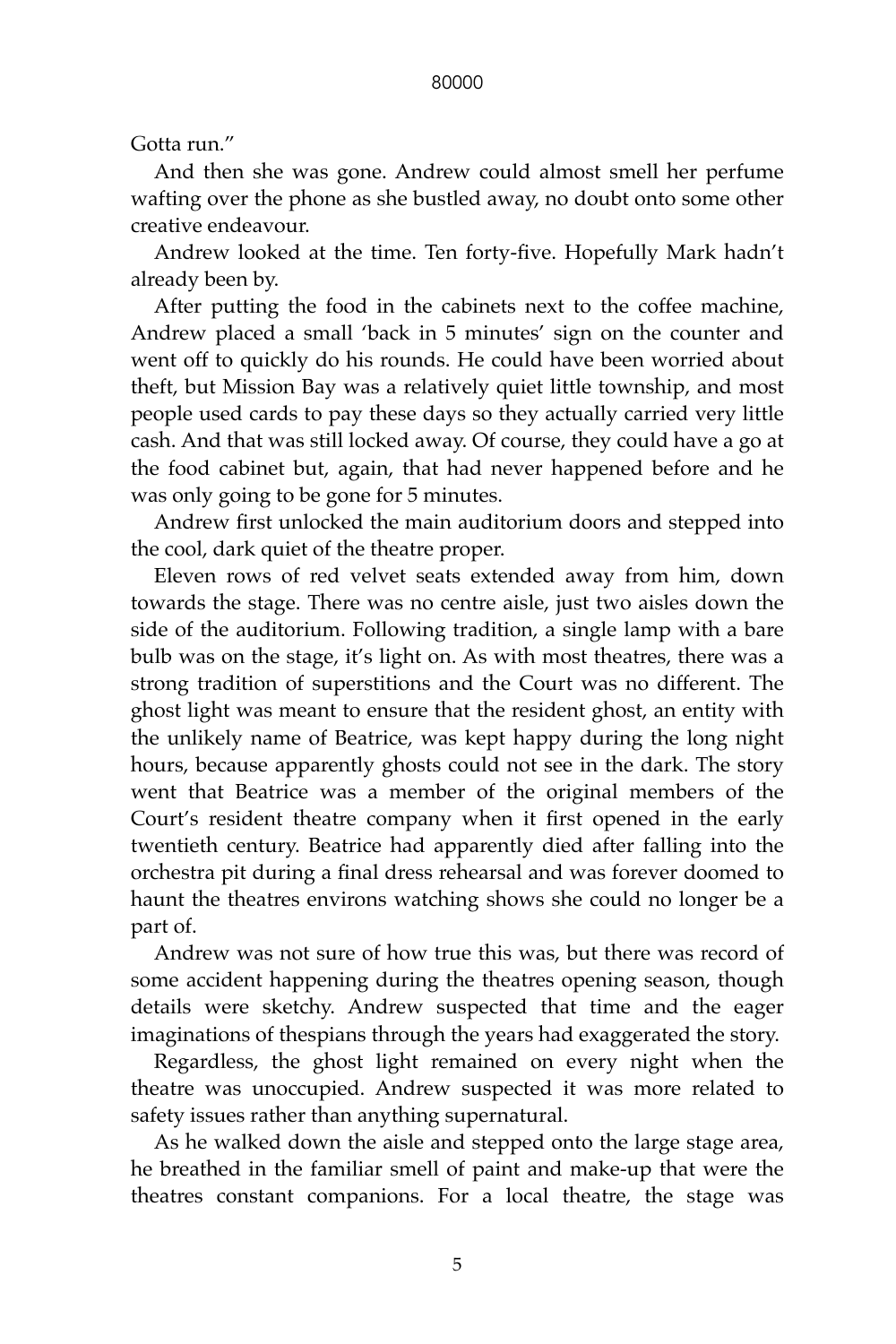remarkably large, with a full proscenium and fly tower. Unlike many small community theatres, the Court was one of the few that was built to purpose so had the height that stretched into the darkness above his head.

Andrew turned to face the auditorium, the light beside him casting little illumination onto the scene, so that only the first few rows were visible before fading away into the darkness.

He had always found the theatre the one place in his life that he found comforting, more so than his own little flat and he enjoyed the quiet hours when no one was here.

A memory came to mind, one of the few he still held onto. Andrew was around six years old. His father was sitting at his bedside and had just turned on the night light after kissing Andrew good night.

*"No need to be scared son. Light holds a special kind of magic. It will always push away the darkness. Even the smallest of lights. So, all you need to do is create a little light and focus on it and the dark has to give way."*

*Six year old Andrew had thought about this and spotted what appeared to be an obvious flaw.*

*"But what if I don't have a light."*

*His dad had looked at him for a moment, and then smiled. "Oh, there's always light son. Wherever there's a beating heart and a will to see, there's light."*

It was the last time he had seen his father alive. In the dark of that night, and in an apparent psychotic break, his mother had poured gasoline over her husband's sleeping form and lit a match. She'd then crawled into bed with Andrew, holding him close and whispering his name over and over again.

Andrew remembered the hungry glow of the fire as he stood shivering on the sidewalk later that night, shades of reds and blues adding to the cacophony of colours and sound. Some lights, it seemed, could be worse than the quiet of the dark.

Andrew turned to the bare bulb casting its light out into the dark auditorium and reached to turn it off. Which was when he noticed a faint flicker in one of the seats, a row just outside the sphere of the light.

"Hello?"

He stepped down from the stage, peering into the gloom.

A flicker, in the corner of his eye, like a piece of transparent cloth shifting in the gloom.

"Who's there?"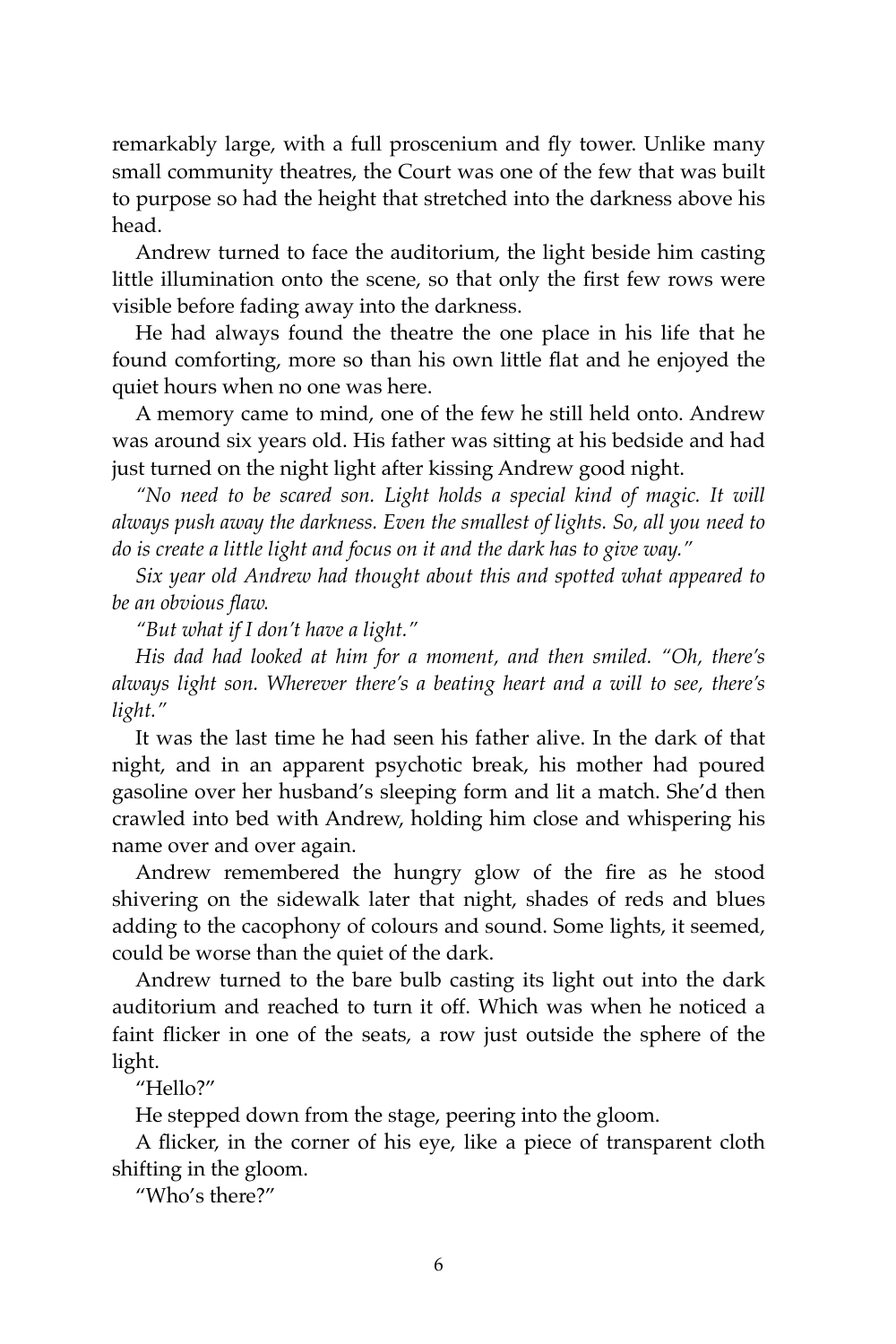There was no response. Not that he expected one because he was fairly certain that he was alone. There had been no one there when he walked down the aisle. He was sure of it.

A soft whisper of cloth, a faint rose perfume.

Andrew spun, peering around the large and now not so certain empty space.

Nothing.

He was alone.

And yet…

Just then he heard someone call out from the foyer, and he almost jumped out of his skin.

"Bloody hell! Get a grip Andrew."

The lack of sleep and the troubled morning were obviously still playing with his head. First dreams coming to life in newspapers and now he was seeing theatre ghosts.

As he walked up the aisle back the foyer he shook his head at his foolishness. But as he pulled open the door, he could still smell the distinctly feminine **smell** of floral perfume.

Mark was standing in the foyer waiting for him, a thirty year old IT guy who'd been with the Court Players for nearly five years.

"Oh, there you are."

"Hey Mark."

Mark looked at Andrew, an eyebrow raised. "You good? You're looking a little pale."

Andrew laughed weakly, "Yeah, I'm fine just a bit tired, didn't have a great sleep." Which was an understatement. "Suze said you were wanting the key."

"Yeah, Andrea is cracking the whip. Wants to pack-in later this week. You available for that?" Mark asked following him across the foyer and into the office behind the Cafè.

"Yeah, haven't got much else going on. What day?"

Andrew opened the cupboard where the extra keys were kept and pulled out a the key register which he handed to Andrew to date and sign.

"Thursday about 5pm. Don't think anyone else can make it before then."

"Sweet."

Mark took the key and turned to leave. "When you gonna jump onto the stage man? We could use more guys."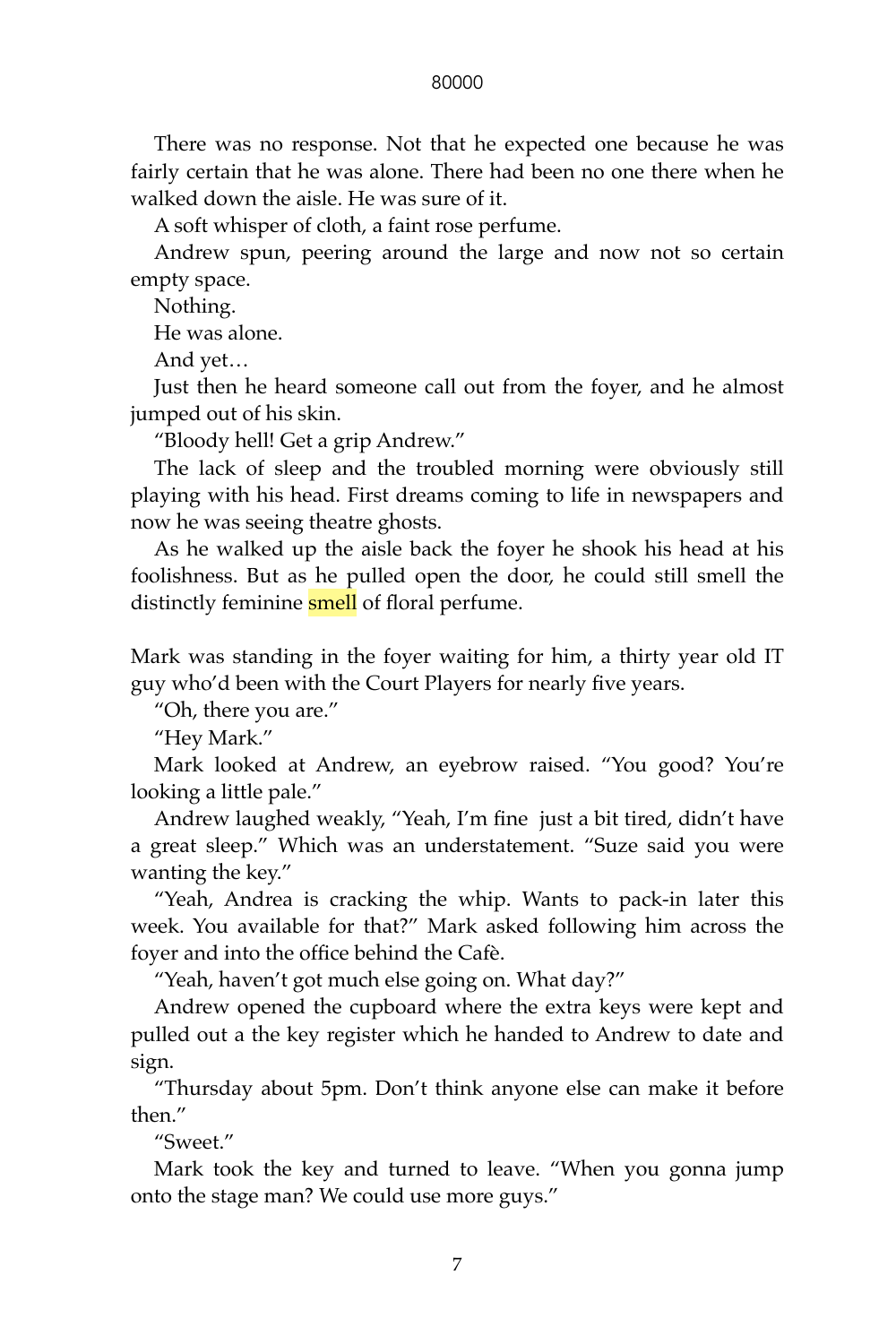Andrew shrugged, "Oh, I think I'm better off stage. Don't wanna throw anything off."

"I heard you sing remember. You're good. You should give it a go." "Yeah maybe," Andrew offered noncommittally.

"Well, I'll catch you Thursday. I'll let you know if anyone needs to get in earlier. Stacey might wanna come by and have a look at the lighting rig. I think she has some creative ideas." He turned to go before looking back. "You sure you're good man?"

Andrew waved him off. "I'm fine, maybe just a bit of the flu. If Suze shows up, I might get her to take the rest of the day."

Mark shook his head. "Yeah, good luck with that."

Andrew watched him leave before heading back to man the Cafe counter. Occassionally he had a part-timer that would show up for a few hours mid-morning to after lunch, but today he was on his own.

The morning went smoothly. Which was a relief. He didn't think he could handle too much more excitement after this morning's dramas. And the night.

As he served the occasional coffee to some regulars, chatting with them while the idled away their time, images from his dream kept coming to mind. His head just didn't seem to want to let it go which was frustrating because today was Tuesday and that was the day the caterers supplied their famous Cinnamon rolls, a weekly treat that Andrew indulged in. But when your mind was filled with images of blood and terrified children, it became hard to look at food without wanting to bring something up.

So, instead he sipped a Coke while just trying to get through the morning.

At around twelve-thirty an unexpected group of Chinese tourists showed up, and he found himself interpreting twenty coffee orders through a pretty young Chinese lady. The group unfortunately didn't seem to want to use her too much and busied themselves with asking questions about seemingly every item in the food cabinet. After fifteen minutes of explanations, Andrew thought he might have explained the apple and custard brioche twenty times. In the end, he found himself rushing through twenty coffees, with a mix of slices and sandwiches thrown in.

Which was why he didn't notice that guy in the expensive suit until he had been standing at the counter for a good ten minutes.

"Excuse me."

Andrew looked up from the coffee machine just his elbow knocked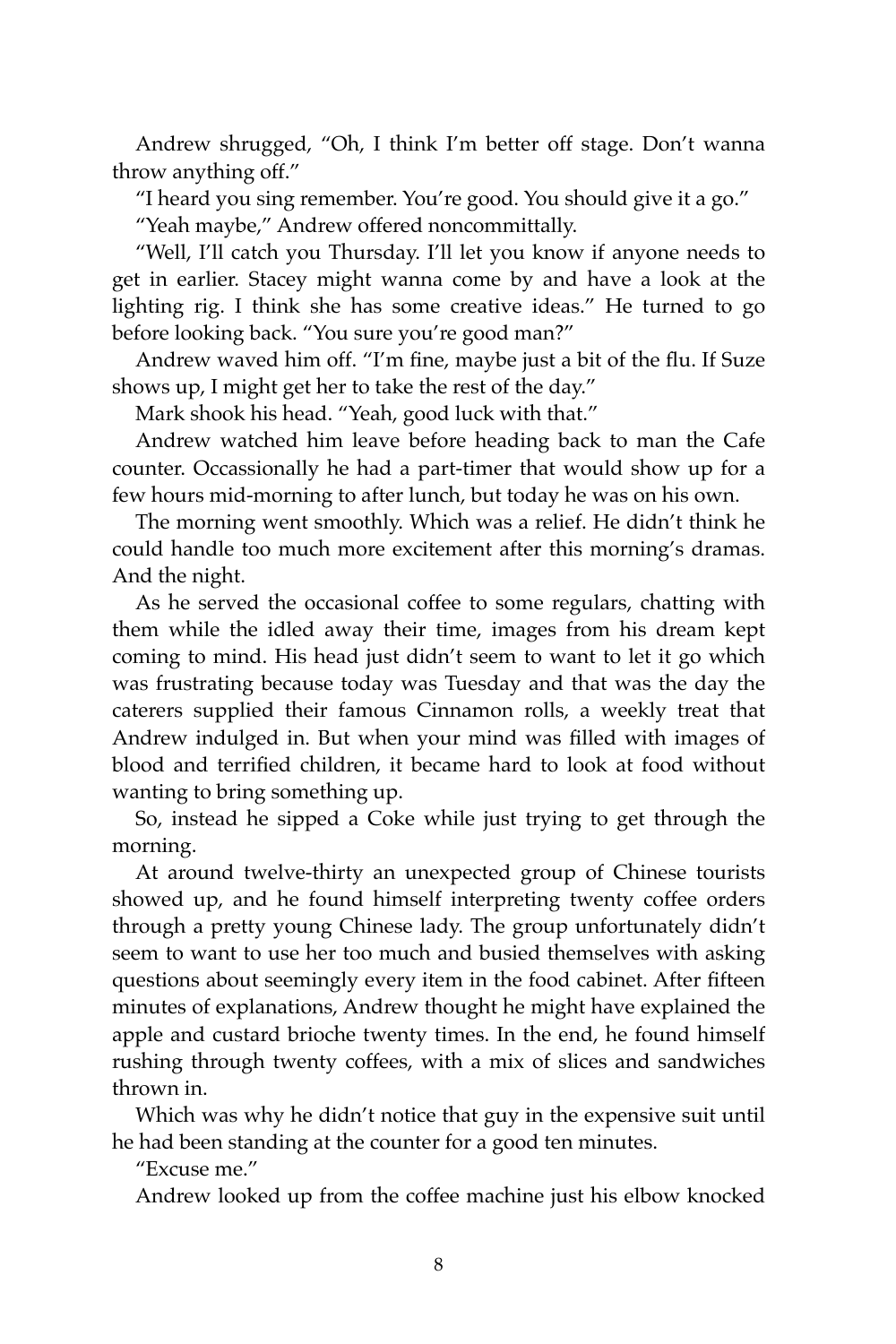a saucer to the floor where it smashed.

"Shit! Sorry mate, be right with you."

Amidst the noise of twenty Chinese tourists chattering and taking photos, Andrew quickly knelt down and scooped the broken crockery into dustpan.

Coming up for air, he turned back to the guy. Maybe mid thirties, dark blue suit with a faint pin stripe. Perfectly trimmed hair.

"Sorry. What can I get you?"

"Are you Andrew Firth?"

Andrew cocked his head. "Yeah?"

"Gre-"

Just then the guy was interrupted by a Chinese lady who came up to the guys elbow. She said something in Chinese and waved her hand at the large posters of previous shows hanging on the walls in the foyer of the theatre.

"Sorry, she's asking if they are allowed to take photos in the foyer?" The young pretty tour guide asked.

"Sure thing, just make sure no one goes into the theatre itself, for safety reasons."

Tour girl gave him a smile and spoke to the old woman, who smiled at Andrew and nodded her head before happily bustling back to her friends, cameras already out and ready.

Again, he turned back to the guy. "Sorry, yeah I'm Andrew. Do I know you?"

The man extended his hand over the counter. "I'm Duncan Grieve. I'm a lawyer with Addison and Pratt. Do you have a few minutes to chat?"

Andrew frowned and racked his brains for what he could have done that would have got him into legal trouble. Surely not the bus company.

"A lawyer? Is there a problem or something?"

Duncan Grieve the lawyer shook his head. "No, no nothing like that. It's good news actually. I'm here to discuss an inheritance."

Andrew paused confused until the steam wand began to burn his hand and he flinched.

"Crap - uh, sorry. I don't understand. What do you mean inheritance?"

"Your inheritance Mr Firth."

"Inheritance from where?"

"Our law firm represents the estate of Mr Firth," Mr Grieve said.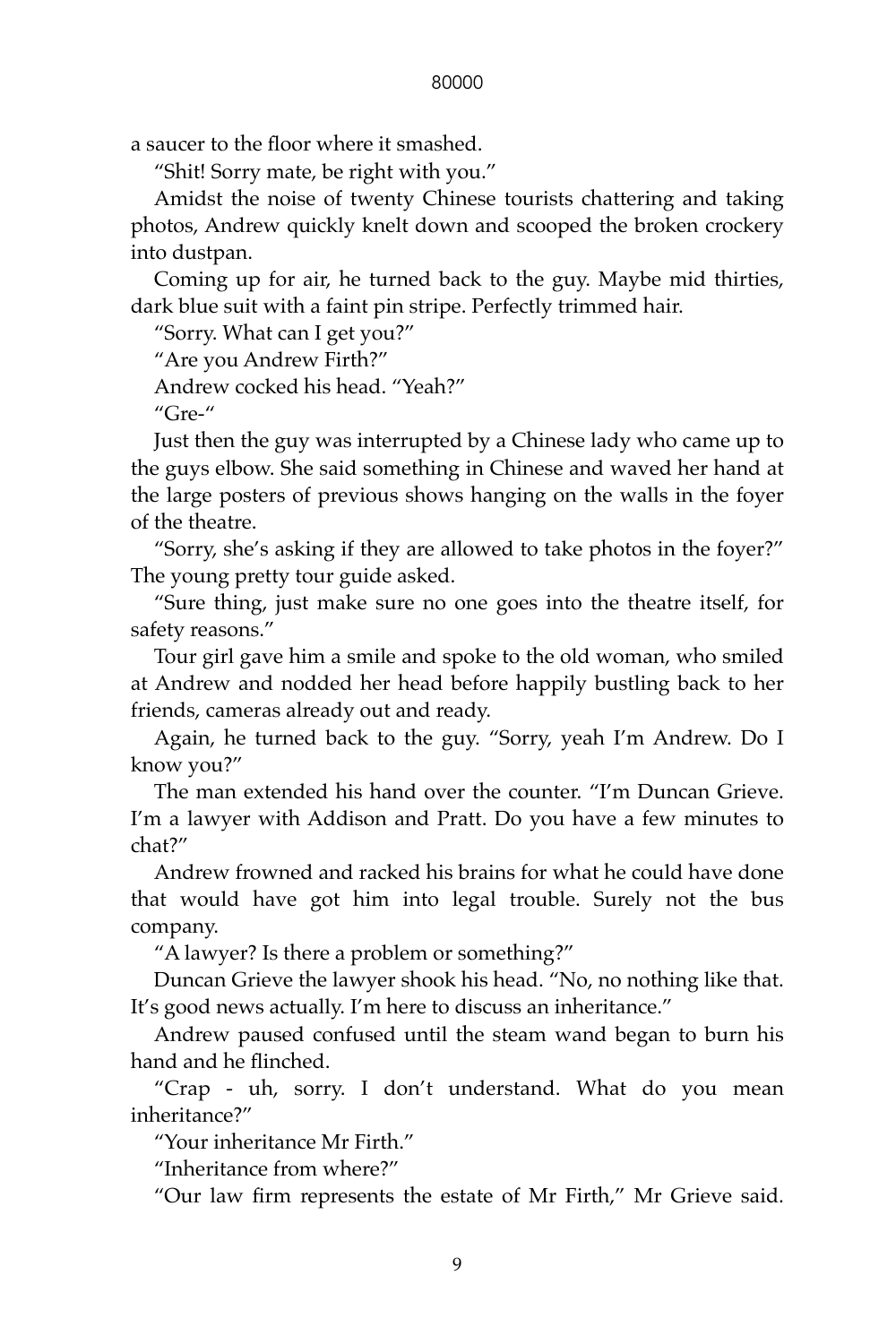"Your father."

The group of Chinese tourists were gone now, having chatted their way down the street, cameras clicking at things that Andrew thought was nothing extraordinary. Perhaps shop fronts were different in China. The pretty tour-guide had thanked Andrew and given him a shy smile as she led the group away. Andrew would have perhaps tried to talk to her more, had he not been distracted by the news of his father's estate.

He now sat at one of the small coffee tables with Duncan Grieve, the man with the expensive suit and neatly trimmed hair. A cool afternoon breeze blew up the street from the harbour.

"So, what, my father has an estate of some kind, leaving me an inheritance?"

"That's correct."

Andrew sat back in his chair surprised and not quite sure how to feel.

"And it's been left to me?"

"Correct."

"Okay then. So, what's in this inheritance?"

Mr Grieve opened his briefcase and pulled out a few papers, laying them on the coffee table. He picked up the top sheet and began to read.

"'*I Malcolm Xxx, being of sound mind and body hereby confirm my last will and testament on this the twenty second of December 2009.-'"*

"Wait. He created this 22 December 2009."

Mr Grieve looked at the paper. "Yes it appears so."

"The day before he died."

"I guess so."

"Quite lucky that."

"Your father was a uniquely prepared man Mr XXX. Shall I continue?"

Andrew waved him on , his head filling with questions.

"Where was I... ah here. '*the twenty second of December 2009. In the event of my death, and in the case of my wife Annika XXX being the cause of my death, I hereby leave all my assets and worldly possessions to my son Andrew XXX.'"*

*"*Hang on. My father knew that he was going to be killed by my mother."

Mr Grieve shifted in his seat. "Ah, I couldn't quite say what he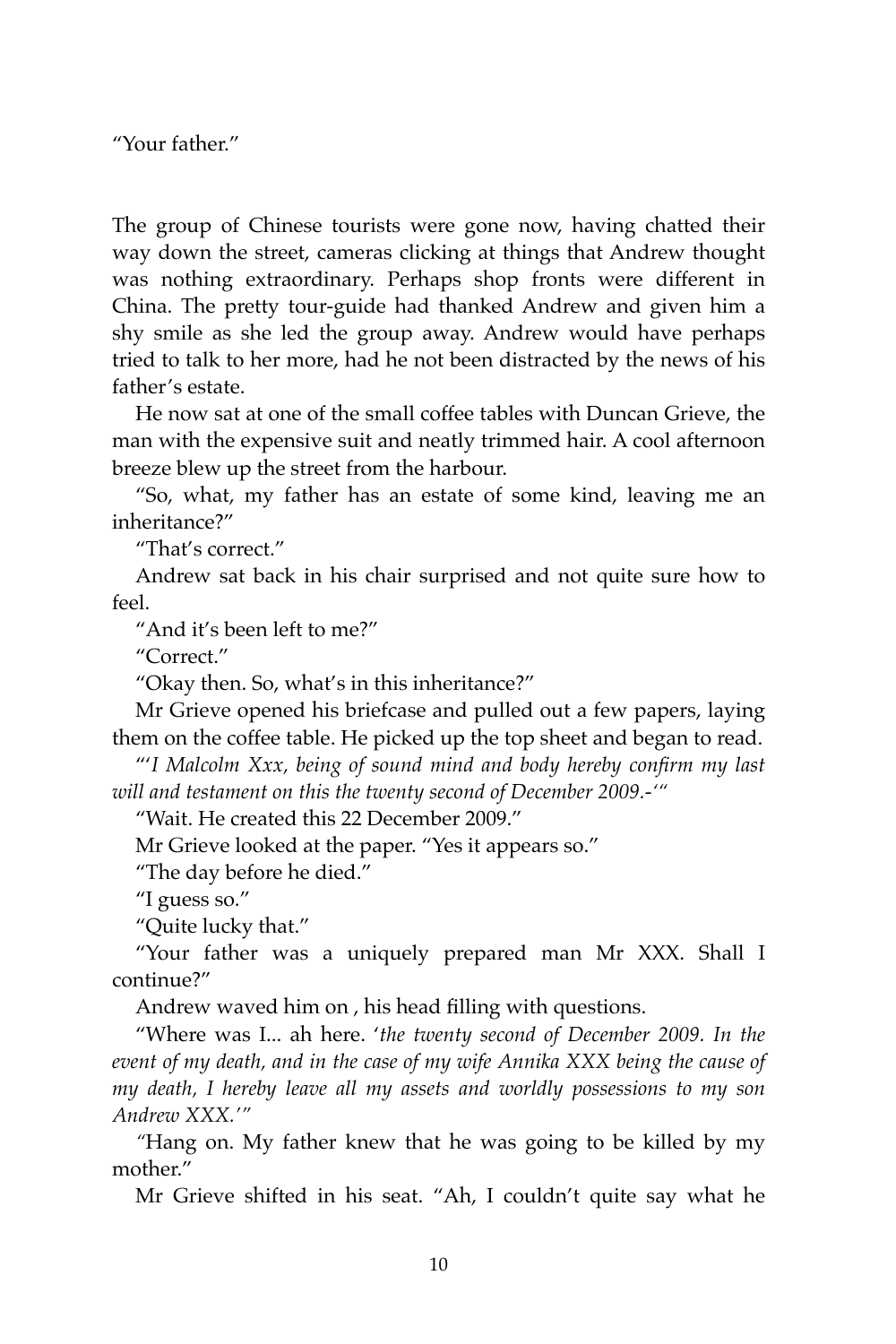knew for certain Mr XXX but he did suspect something and, as I said, your father was a very prepared man."

Andrew's thoughts were whirling.

"'*My son is to come into possession of these assets at the time when the signal is given. Until such time, my assets shall be administered by Addison & Pratt which are entrusted to ensure the greatest care of said assets. Signed Malcolm XXX.'"*

Questions ran through Andrew's mind and he plucked out the most obvious one.

"Signal? What does he mean by signal?"

Mr Grieve reached into his briefcase and pulled out a heavy signet ring. He placed it on the table between them. Andrew eyed it suspiciously. It was quite a large ring, the type of ring Andrew had seen on the fingers of some sports people, heavy things that were too flashy for his liking. It looked like it was made out of gold and a green gem had been set in the centre. Around it were some words that looked like Latin.

"Your father instructed us to contact you and give you control of his assets when that ring became activated. The signal."

"Activated how?"

"The stone Mr XXX. It used to be a clear quartz crystal. As you can see it has clearly changed."

Andrew shook his head. "This is making no sense. Stones don't just change."

"Your father was also a man of peculiar talents. I don't profess to understand them but I know that they are real. But Perhaps I should go through the list?"

"The list?"

"Yes. Of his, or rather your assets."

Andrew nodded for him to continue.

My Grieve pulled out a second sheet of paper

"The assets of Malcolm XX to be left in their entirety to his son Andrew XXX including:

- all money left in bank accounts under my name or in my businesses.

- ownership of Olde bookshop including all stock and chattels and the land

- ownership of the house and land at 82 Mockhan Drive."

Mr Grieve looked at another piece of paper and continued. "So Mr XXX according to our understanding you now have control of your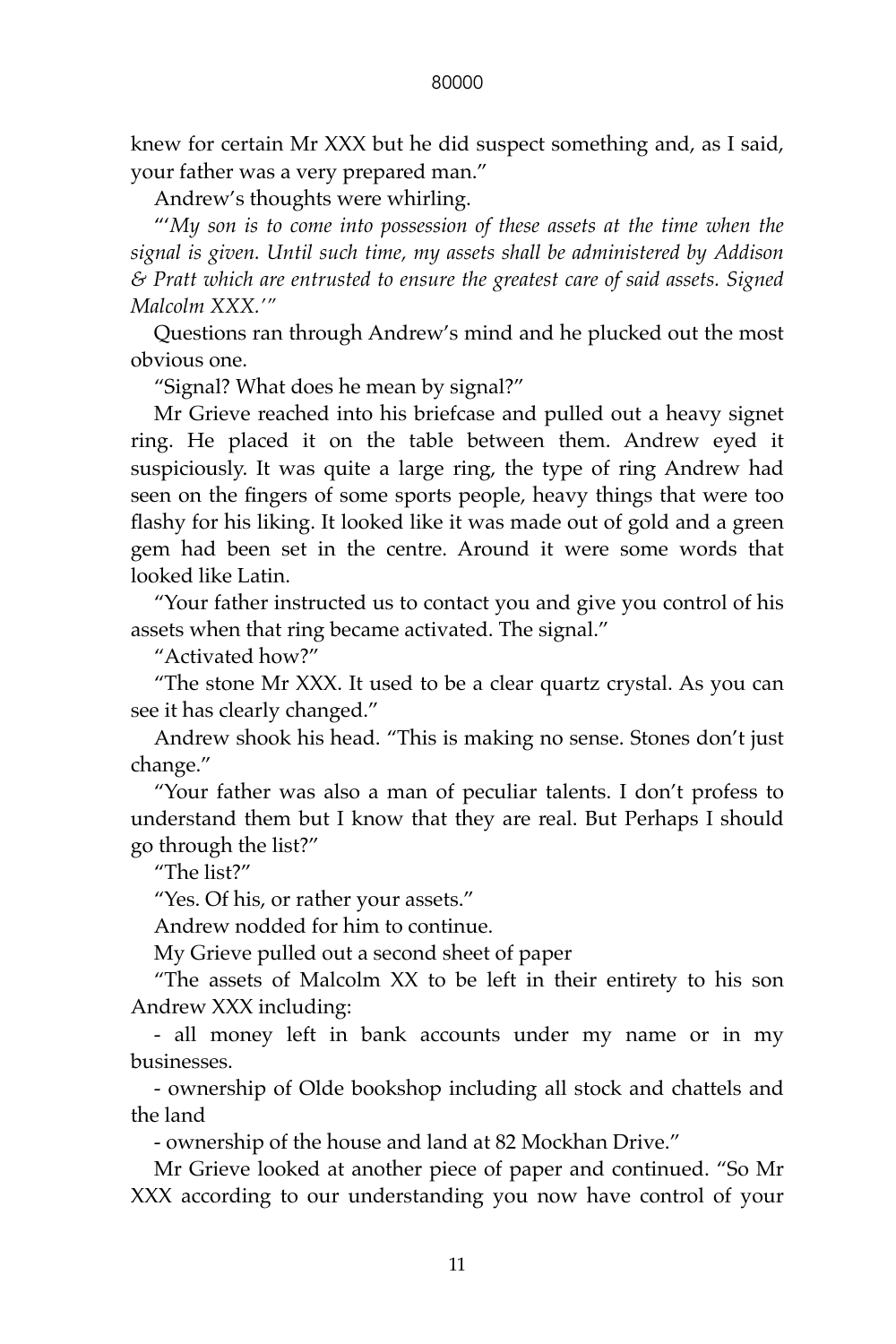fathers accounts of which he has two. In one there is \$20,090 and in the second there is \$652,467.89 bringing the total to \$672,557.89."

"Over half a million dollars?" Andrew was stunned. "And a bookshop?"

"And a house. The bookshop is not really worth much as a business, unfortunately, but we estimate the combined value of both the bookshop property and the house to be approximately three million dollars."

*Three million dollars.* . The thought rocked Andrew. He was now a millionaire. This was not how he had thought the day was gonna go.

"I'm not sure what to say. And this is for real, it's not some sort of weird prank."

Mr Grieve smiled and shook his head. "All I need is a signature Mr Xxx. Then you will be the owner of said properties and we'll transfer the money to an account of your choosing. Simple. "

Simple. It definitely sounded simple. And yet Andrew feelings were anything but simple. His murdered father now back in his life from being the grave. More money than he had ever hoped of having. It was all a bit much especially considering the night he had had.

Mr Grieve pulled out another piece of paper and slid it across the table. "All we need is your signature and then your bank account and this states that you are now in possession of the properties and the money will be transferred from your father's accounts into your own?"

Absently, Andrew reached over and signed the form.

"Oh, and I shouldn't forget this. Your father instructed that this was also to be given to you once you accepted the properties. He said that it was very special and you should keep it on your person, which I guess means to wear it."

Mr Grieve pushed the ring across the table to Andrew who picked it up. It was lighter than it looked, and felt slightly warm to the touch. "And the stone changed or something?"

Mr Grieve nodded. "It was previously green. As I said Your father was a man of peculiar talents. "

"What does that mean, peculiar talents?"

Me Grieve looked at Brandon for a while before he spoke. "I'm not sure that it is really for me to explain. I'm sure things will become clear soon. Now, I almost forgot. "

Once again Mr Grieve reached into his bag. He pulled out a set of keys and ordered them to Andrew. "The keys to your properties. They now belong to you."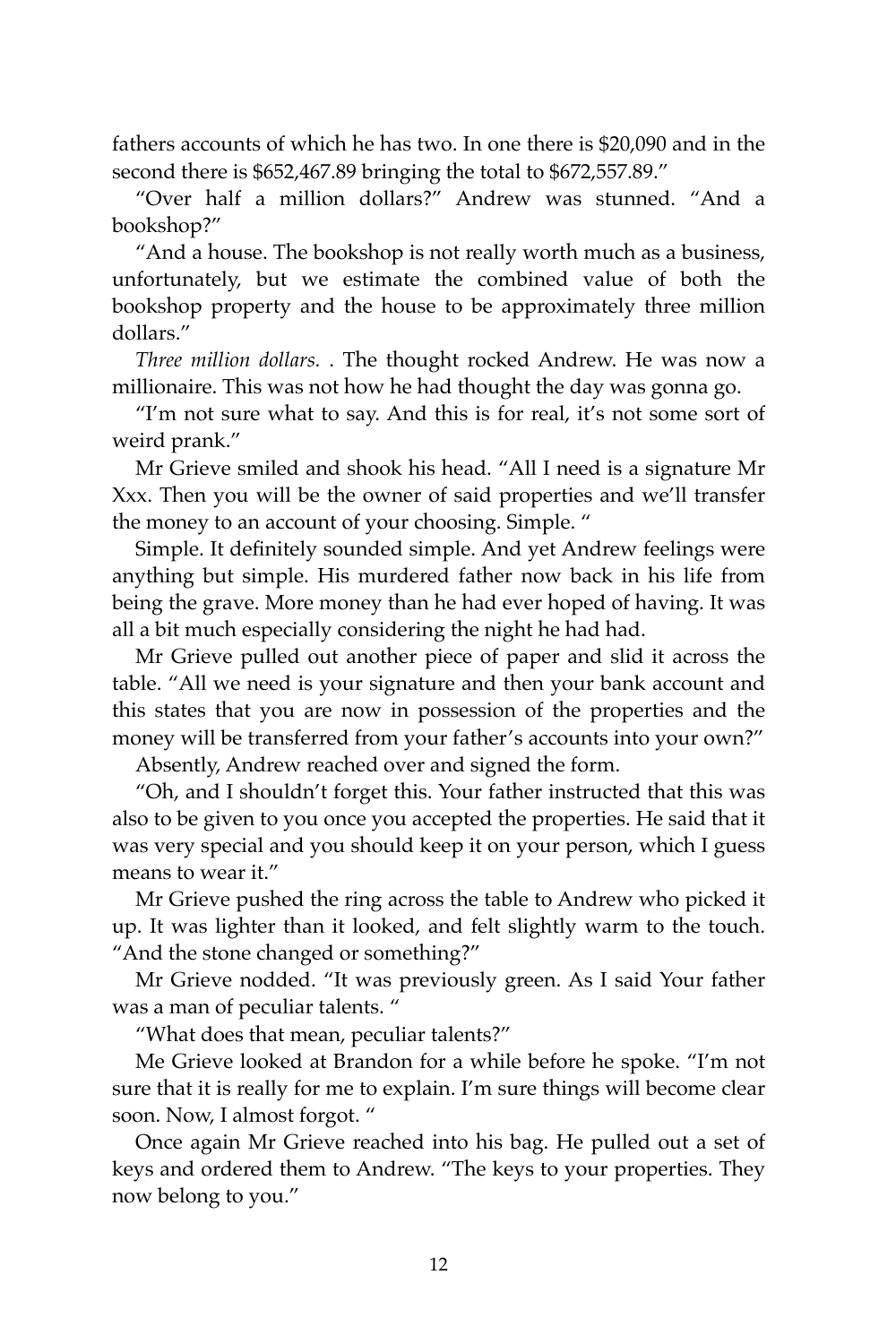Andrew took the keys and held them staring at them for a moment. It was all so unexpected he wasn't sure what to think or how to feel about it.

"Well, I think that about concludes our business."

Mr Grieve collected his papers and stood. He extended his hand to Andrew.

"If you have any further questions my information is on the documents." Mr Grieve stood and Andrew had a sudden desire to ask him to sit back down, to stay and explain things further. This had all gone much too fast for Andrew's liking. An inheritance, more money than he'd expected to see in his lifetime, some weird ring. It was a lot.

Mr. Grieve must have noticed something in Andrew's face.

"If I might offer, perhaps visit the bookshop. Your father used it as something of a workspace. You might find some answers there. And, we are more than happy to continue to manage your affairs Mr. Firth. The firm has represented your family for a long time and we hope that this relationship will continue." He paused, checking that Andrew had understood.

Andrew could only nod.

"As I said, you have my contact details. Please call should you require any further assistance. You will find that our services go beyond mere inheritances."

And, with that Mr Grieve was on his way. Disappearing as fast as he had shown up.

Andrew remained seated. He didn't know what to think. His brain was moving sluggishly, unlike earlier where it had gleefully served up images of the previous night's dream. Now, it felt packed with wool again, the cogs struggling to turn, caught on the questions that were rising.

What bookshop? Andrew didn't ever recall hearing his parents ever mention a bookshop. His father had sold insurance. And, what house? Their house had burned down, along with everything else in Andrew's life. It had all gone up in a bonfire of angry reds and oranges, black smoke billowing into the night sky.

And now he finds out that that was not quite true.

He turned the ring in his hands, the green gem glinting dully in the sun.

He slid it onto his finger. It fit perfectly and again, felt warm to the touch. The gem shone briefly, but he was sure it was just the sun catching on on polished stone. Gems didn't glow, nor did they change